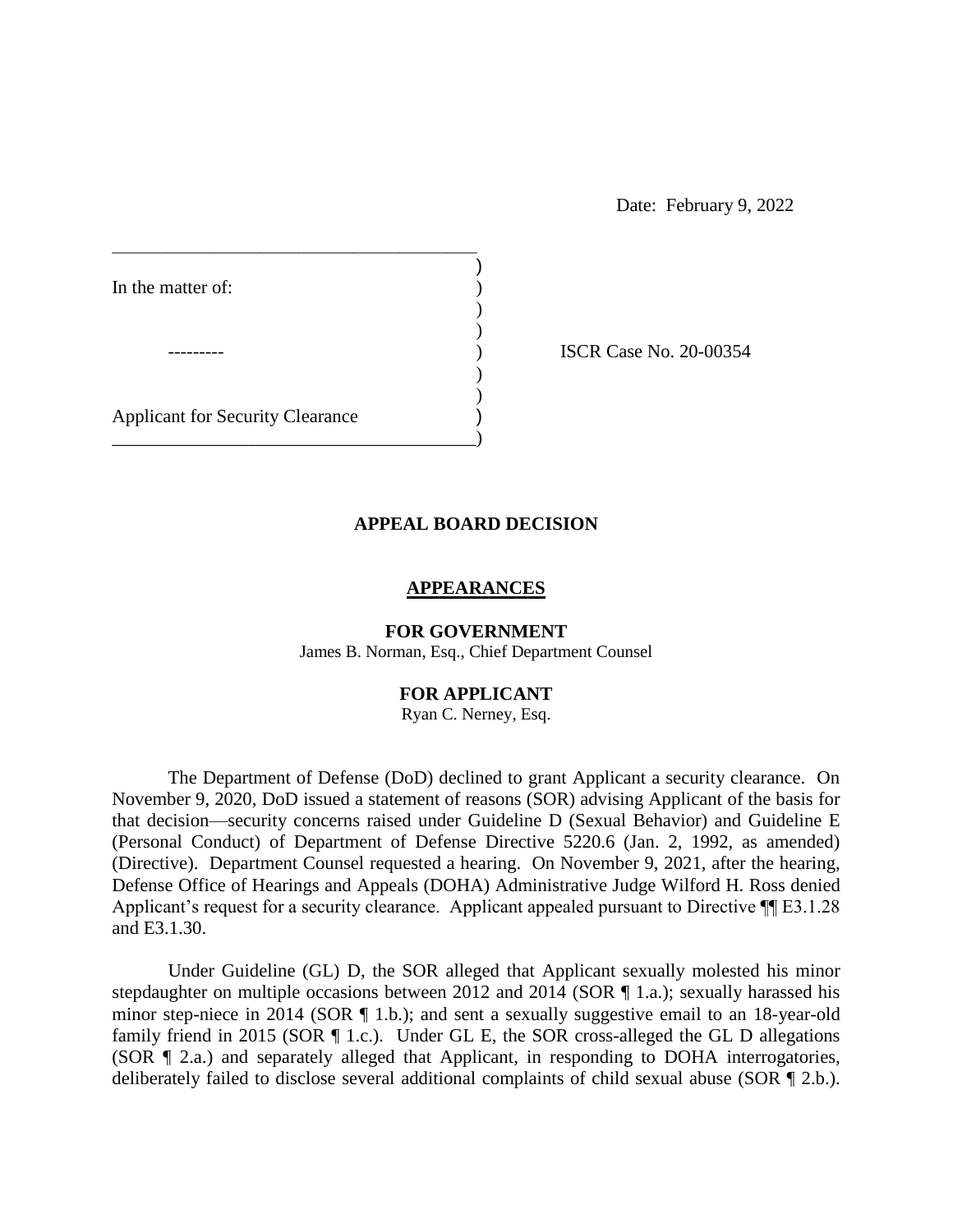Although Applicant admitted in minor part to some allegations, he denied the gravamen of all allegations.

The Judge found in favor of Applicant on two allegations under GL D (SOR ¶] 1.b. and 1.c.) and on the failure-to-disclose allegation under GL E (SOR ¶ 2.b.). Those favorable findings were not raised as an issue on appeal and are not discussed below. The Judge found against Applicant on the GL D allegation that he sexually molested his step-daughter and on the crossalleged GL E allegation concerning the same behavior (SOR ¶¶ 1.a. and 2.a.).

 Applicant raised the following issue on appeal: whether the Judge failed to properly consider all available evidence, rendering his adverse decision arbitrary, capricious, or contrary to law. Consistent with the following, we affirm.

### **The Judge's Findings of Fact**

 military, having spent most of his active-duty career in his service's criminal investigative division. Applicant is in his forties and married to his third wife. In 2017, he retired from the

 lived with the couple during the marriage. In the summer of 2015, after their divorce, RL reported to local law enforcement that her daughter EM had been sexually assaulted. This report of an alleged assault did not involve Applicant. When EM was subsequently interviewed, she initially discussed a recent sexual assault, but then disclosed sexual contact by the Applicant. The report From 2013 to 2015, Applicant was married to his second wife, RL. Her three children stated in part:

 reported that it happened more than one time. She stated that [Applicant] would rub on her thighs and try to "finger" her. [EM] reported that [Applicant] would rub her genitalia on the inside and outside of her pants. [EM] reported that one time they were watching a movie when [Applicant] put his hand in her pants. She stated the She stated that she told him "no". . . . She indicated that there was another time where [Applicant] digitally penetrated her anally and vaginally. [EM] reported that [Applicant] looked at her, told her that he should not have done that and not to tell the living room. She stated that her siblings would be in their bedrooms. She stated that she told her mom and [AM] . . . . She stated that he touched her on the inside [Applicant] told her he made a mistake and not to tell her mom. She stated that she it was a dream and that it did not actually happen. She stated that the last time anything happened was while her mom was in the hospital which was around her (Applicant Exhibit R at 21-24). [Decision at 3.] [EM] reported that her ex step-dad [sic], [Applicant], sexually abused her in 2014. She stated that he touched her when her mom was out of town for work. [EM] [Applicant] inserted his fingers on the inside of her vagina. [EM] reported that [Applicant] pulled his pants down, showed her his penis and asked her to touch it. her mom. . . . [EM] reported that some of the incidents happened on the couch in of her pants when she would sleep in the bed with him. [EM] reported that still told her mom. [EM] reported that [Applicant] and her mom convinced her that mom's birthday. [EM] reported that her mom's birthday is October 12<sup>th</sup> 2014.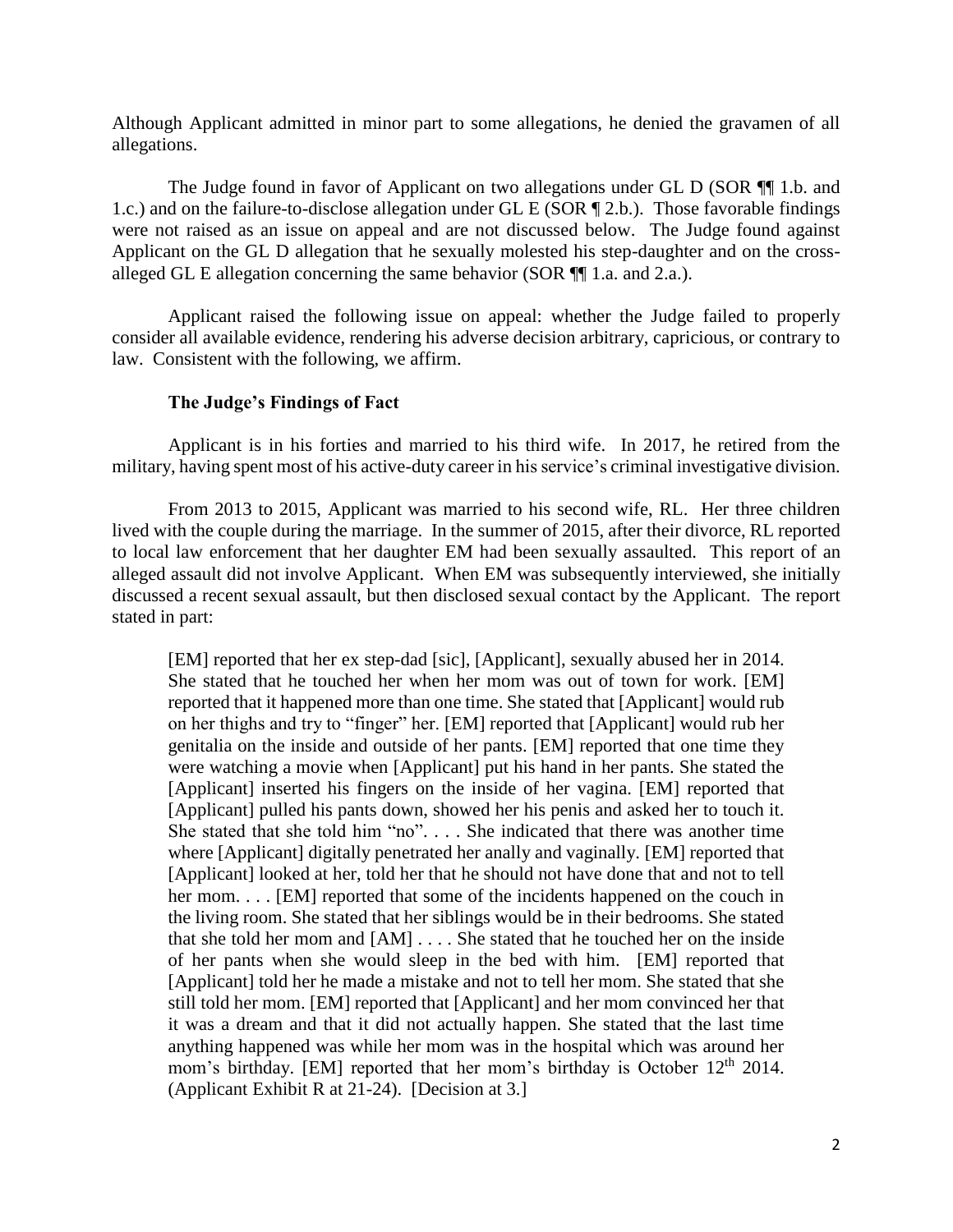The local civilian prosecutor declined prosecution due to "inability to sustain a conviction," Decision at 3, citing Applicant Exhibit Q, and law enforcement then forwarded the case to Applicant's command. The military initiated an investigation, during which they interviewed a confided in them that her step-father had touched her inappropriately. During the course of the mother's truthfulness. number of EM's family and friends. Two teenaged girls told investigators that EM had previously investigation, at least two persons interviewed called into question EM's truthfulness or her

 based on EM's allegations: Applicant was charged with two counts of Sexual Assault of a Child and two counts of Sexual Abuse of a Child. At a preliminary hearing on the charges, EM did not earlier disclosed and discussed a few other incidents of touching. The Preliminary Hearing cause to believe that Applicant committed the charged offenses. However, he recommended After the military investigation closed, the service preferred charges against Applicant testify, but provided a written statement, in which she further described the incidents she had Officer, a senior judge advocate, submitted a report in which he concluded that there was probable dismissal of the charges due to the difficulty in securing convictions in child sexual assault cases:

 On the evidence before me, there is no reasonably [sic] possibility of success on the merits. In the "best" of circumstances, child sexual assault/sexual abuse cases are notoriously hard to prove beyond a reasonable doubt. There are numerous circumstances here that will make it even more difficult. Though not uncommon younger brother, younger sister, or [sic] adult household resident [AM] will provide any substantive information to corroborate EM's allegations. Thus, proof beyond a reasonable doubt will hang on EM's credibility. The Government will have a difficult time establishing that as the Defense will likely subject EM to a devastating not to have third-party witnesses to such offenses, here neither EM's mother, cross-examination.

 is not telling what she believes to be the truth about. This analysis is simply an experienced and objective overview of the difficulty of proving these allegations This analysis is not whether the offenses did or did not occur or whether EM is or beyond a reasonable doubt . . . . (Applicant Exhibit O.) [Decision at 6–7.]

. . .

 martial convening authority recommended that the charges be dismissed without referral to court-Upon receipt of the Preliminary Hearing Officer's Report, the legal advisor to the general courtmartial. The convening authority dismissed the charges and specifications in April 2017.

 The following month, a military commander issued Applicant a letter of reprimand. The conduct for which Applicant was reprimanded is the same conduct alleged in the SOR. In June 2017, Applicant was permanently disqualified from being a criminal investigative agent. Upon his request, Applicant was approved for retirement shortly thereafter.

 Later in 2017, a state administrative law judge (ALJ) concluded that a state agency failed to show by a preponderance of the evidence that a particular penetration incident regarding EM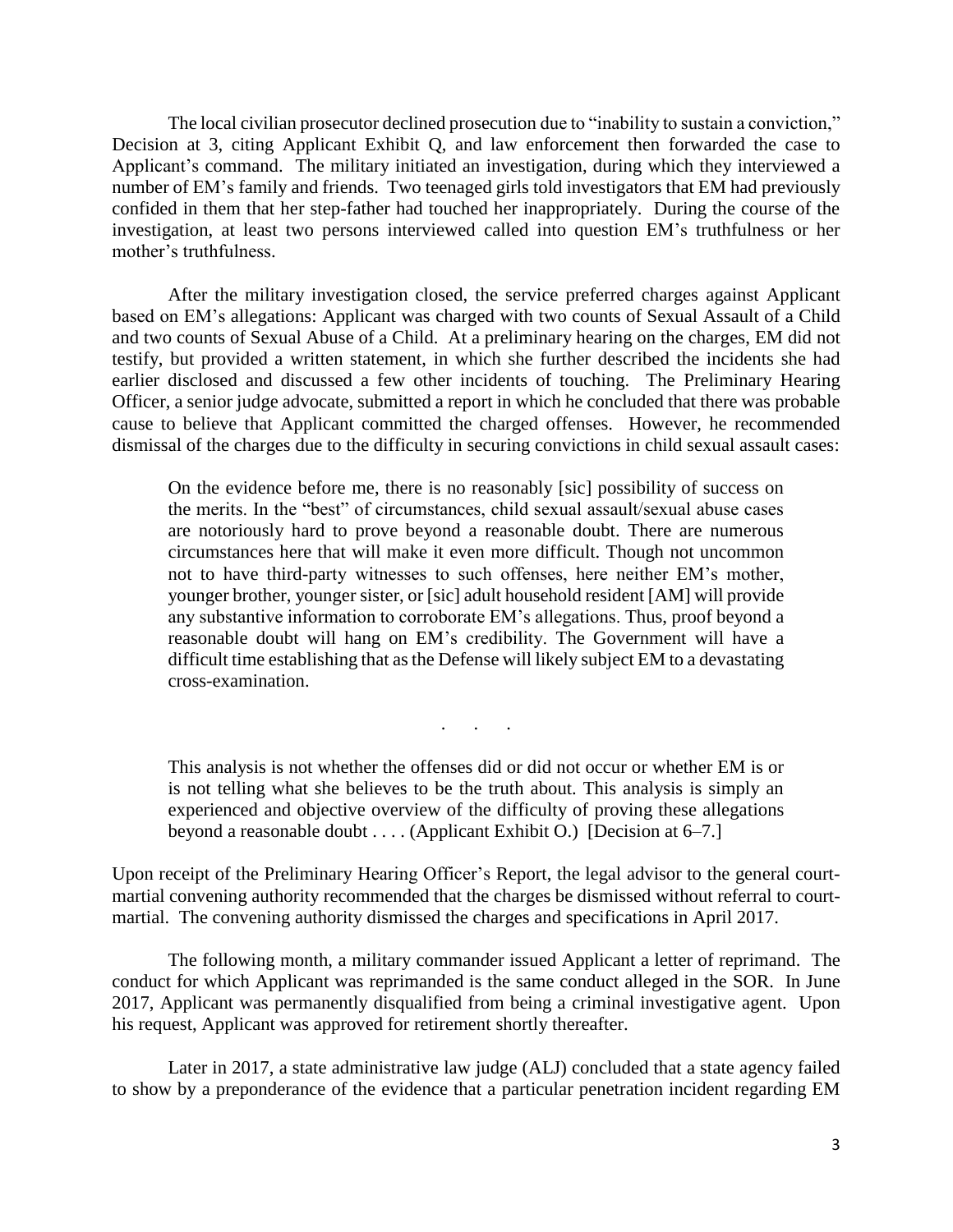occurred. The ALJ recommended that the record be expunged as to that allegation. The ALJ's decision does not set forth the facts surrounding the particular allegation that she considered.

 At his security clearance hearing, Applicant "absolutely denied that any inappropriate sexual activity happened between him and EM." Decision at 7. He called two witnesses, both of whom were friends. One of them was a retired criminal investigative agent who also knew RL and EM and testified negatively regarding their truthfulness. Evidence was introduced that RL had made unfounded sexual misconduct allegations against another former husband. Applicant provided letters from co-workers and documentary evidence about his military career. This evidence established that Applicant had a successful career and that co-workers continued to recommend him for a position of trust even with knowledge of the allegations against him.

#### **The Judge's Analysis**

 Applicant has consistently denied that he engaged in criminal sexual activity with EM. "He submits that the decision not to try [him] in state court or by court-martial, evidence of RL's history of making false accusations, evidentiary issues with EM's reputation for veracity, and the findings of the state . . . ALJ support his innocence. I disagree." Decision at 12.

 A critical fact to consider is that EM did not initially go to the police to submit a report against Applicant. During the course of an unrelated investigation, EM revealed Applicant's misconduct. "In other words, the predicate for the investigation was not the alleged conduct by Applicant." *Id*.

 to a clinical social worker, and in a written statement to the Hearing Officer. She described Applicant's conduct in detail. While there were inconsistent details, she was consistent on the basic facts. Applicant argues that RL may have prompted her daughter to make a false report about Applicant to the police, but that does not explain EM's disclosure to the two girls. "The decisions of other tribunals have been viewed and considered by me, but are not controlling. Based on the state of the record, I find that Applicant did engage in criminal sexual acts with . . . EM." EM described the incidents four separate times: to a teenaged relative, to a teenaged friend, *Id.* 

 extremely poor judgment. Applicant's failure to accept responsibility for it means it cannot be mitigated either as a minor incident, or due to the passage of time. [No] mitigating conditions apply." *Id*. at 14. Under GL E, "Applicant's conduct with his stepdaughter, as set forth above, shows

#### **Discussion**

 Applicant argues that the Judge failed to properly consider all evidence, particularly evidence regarding the credibility of EM and RL, and that the evidence does not support the Judge's conclusion that he committed offenses against his stepdaughter. Applicant refers repeatedly to three separate entities that investigated the allegations and determined either that Applicant did not engage in the misconduct alleged in the SOR or determined that there was not enough evidence to show that Applicant committed a crime. Appeal Brief at 12, 13, and 21. In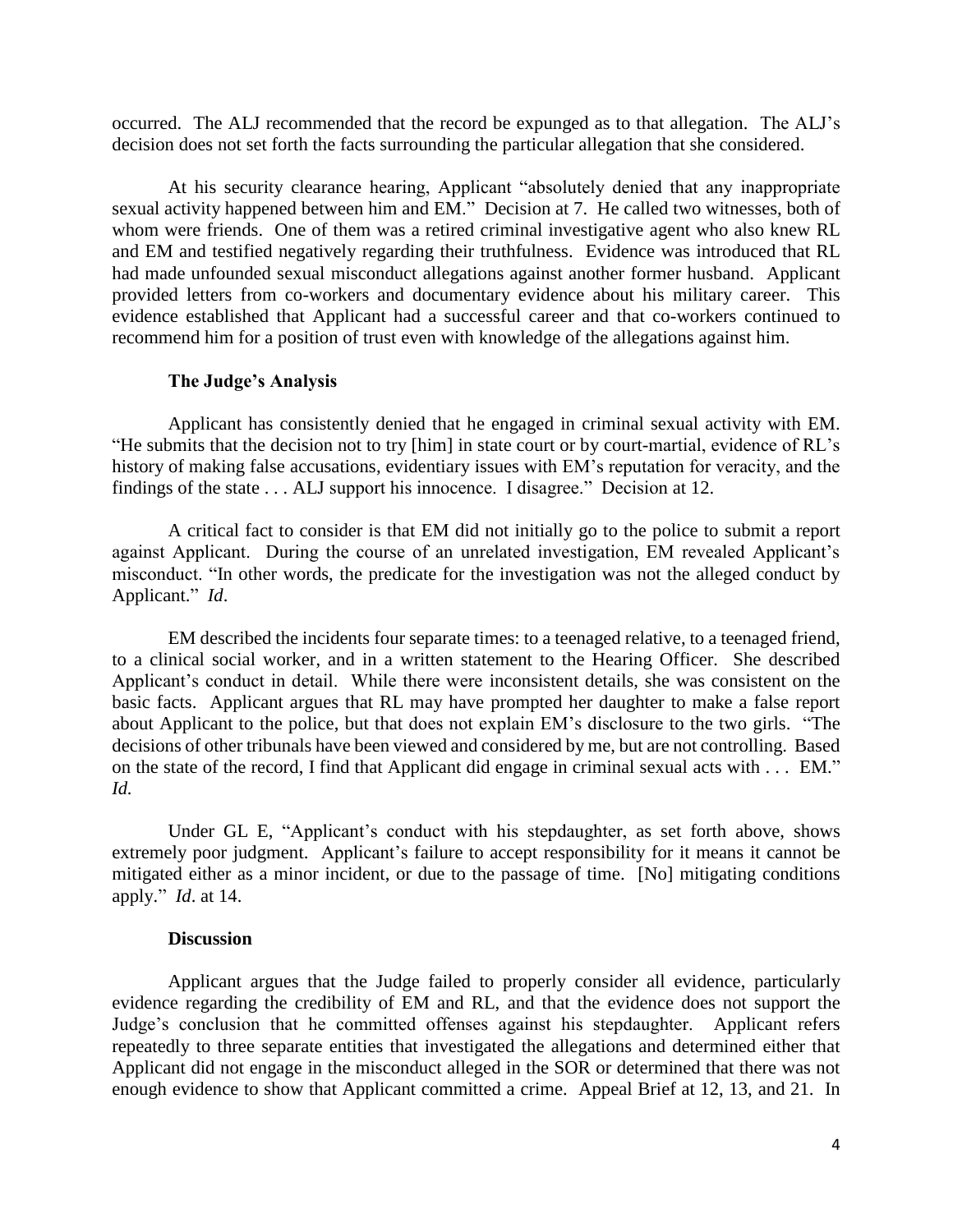light of the state's decision not to prosecute, Applicant argues that the Judge's "unilateral determination" that Applicant did engage in criminal sexual acts with EM is arbitrary, capricious, and contrary to law. *Id*. at 7.

 of proof. First, as to the evidence, the record does not establish that three separate entities found no misconduct. The police department's investigation was forwarded to the local prosecutor, who declined prosecution "due to inability to sustain a conviction." Applicant Exhibit Q at 1. The probable cause but – like his civilian counterpart – determined that it would be difficult to prove contradict Applicant's assertion that the investigation cleared him of misconduct. Here, Applicant is both misconstruing the evidence of record and conflating the standards military's criminal investigation was forwarded to a Preliminary Hearing Officer, who found the case beyond a reasonable doubt. Neither criminal investigation determined that Applicant did not commit the offenses. Indeed, Applicant's commander issued him a letter of reprimand based upon the military investigation and permanently decertified him as a special agent. These adverse personnel actions by Applicant's command, based upon its own criminal investigation, directly

 Turning to the issue of the standard of proof, Applicant conflates the standard of proof at DOHA proceedings is not proof beyond a reasonable doubt, but instead is substantial evidence, that is, "such relevant evidence as a reasonable mind might accept as adequate to support a conclusion in light of all the contrary evidence in the same record." Directive E3.1.32.1. *See, e.g*., criminal charges because of evidentiary problems is not a determination of innocence nor does it preclude the Judge from concluding that Applicant engaged in such conduct. "In DOHA proceedings, a Judge can make a finding of criminal conduct even if the applicant has not been formally charged with a criminal offense by the relevant criminal justice authorities." ISCR Case No. 03-04931 at 4 (App. Bd. Jun. 3, 2005). *See also,* ISCR Case No. 17-00506 at 3 (App. Bd. may still consider the underlying conduct in evaluating an applicant's security clearance eligibility."). The Directive itself highlights that a security concern may arise from "sexual behavior of a criminal nature, whether or not the individual has been prosecuted." Directive, Encl. 2, App. A ¶ 13(a). The Judge's "unilateral determination" that Applicant sexually abused his minor stepdaughter was well within his authority under the Directive. *See, e.g*., ISCR Case No. criminal proceedings with the standard at his administrative hearing. The standard of proof in ISCR Case No. 16-04094 at 2 (App. Bd. Apr. 20, 2018). A prosecutor's decision not to pursue Aug. 7, 2018) ("Even if criminal charges are reduced, dropped, or result in an acquittal, the Judge 18-02018 at 3–4 (App. Bd. Nov. 4, 2021).

 evidence, and did not properly apply the mitigating conditions and whole-person concept, Judge's rulings or conclusions are arbitrary, capricious, or contrary to law, we will review the Judge's decision to determine whether: it does not examine relevant evidence; it fails to articulate a satisfactory explanation for its conclusions, including a rational connection between the facts found and the choice made; it does not consider relevant factors; it reflects a clear error of decision that runs contrary to the record evidence; or it is so implausible that it cannot be ascribed to a mere difference of opinion. *See, e.g.*, ISCR Case No. 14-02563 at 3–4 (App. Bd. Aug. 28, 2015). Applicant argues that the Judge did not consider all of the evidence, misweighed the rendering his conclusions arbitrary, capricious, and contrary to law. In deciding whether the judgment; it fails to consider an important aspect of the case; it offers an explanation for the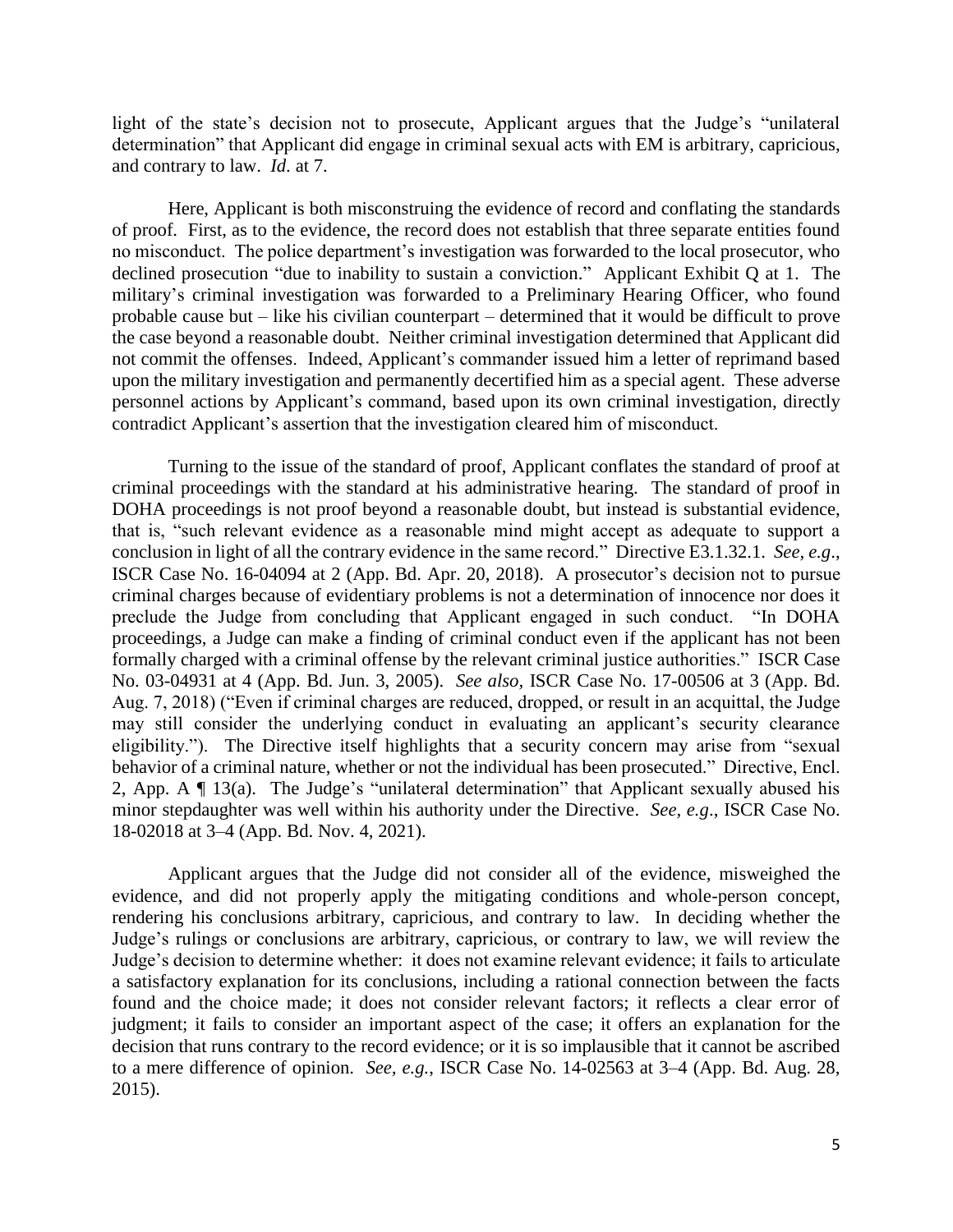From our review of the record, the Judge's findings and his conclusion that Applicant investigation. We have previously stated that an employer's decisions and characterizations of *e.g*., ISCR Case No. 18-00496 at 4 (App. Bd. Nov. 8, 2019). Such deference is particularly criminal investigation for its adverse personnel decisions. We find no error in the Judge's finding Applicant and removing his law enforcement qualifications and which are supported by other evidence regarding EM's reputation for truthfulness, as well as her mother's. Decision at 4, 5, and 12. A party's disagreement with the Judge's weighing of the evidence, or an ability to argue for a sexually abused his minor stepdaughter are based on substantial evidence, to include the military events are entitled to some deference in the context of an employer's internal investigation*. See,*  appropriate in this context, in which Applicant's law enforcement command relied upon its own and conclusions, which are consistent with the command's stated reasons for reprimanding evidence of record. Moreover, we note that the Judge highlighted, discussed, and weighed the different interpretation of the evidence, is not sufficient to demonstrate the Judge weighed the evidence or reached conclusions in a manner that is arbitrary, capricious, or contrary to law. *See, e.g.*, ISCR Case No. 18-02581 at 4 (App. Bd. Jan. 14, 2020).

 The Judge's favorable findings on several unrelated allegations, following a detailed in the record. Applicant has failed to rebut the presumption that the Judge considered all of the record evidence, failed to demonstrate the Judge weighed the evidence in a manner that was arbitrary, capricious, or contrary to law, and failed to establish that he should be granted any relief. The Judge examined the relevant evidence and articulated a satisfactory explanation for the decision. The decision is sustainable on the record. "The general standard is that a clearance may be granted only when 'clearly consistent with national security.'" *Department of the Navy v. Egan*, 484 U.S. 518, 528 (1988). *See also*, Directive, Encl. 2, App. A ¶ 2(b): "Any doubt concerning personnel being considered for national security eligibility will be resolved in favor of national recitation of facts and analysis, further demonstrate his thorough consideration of all the evidence security."